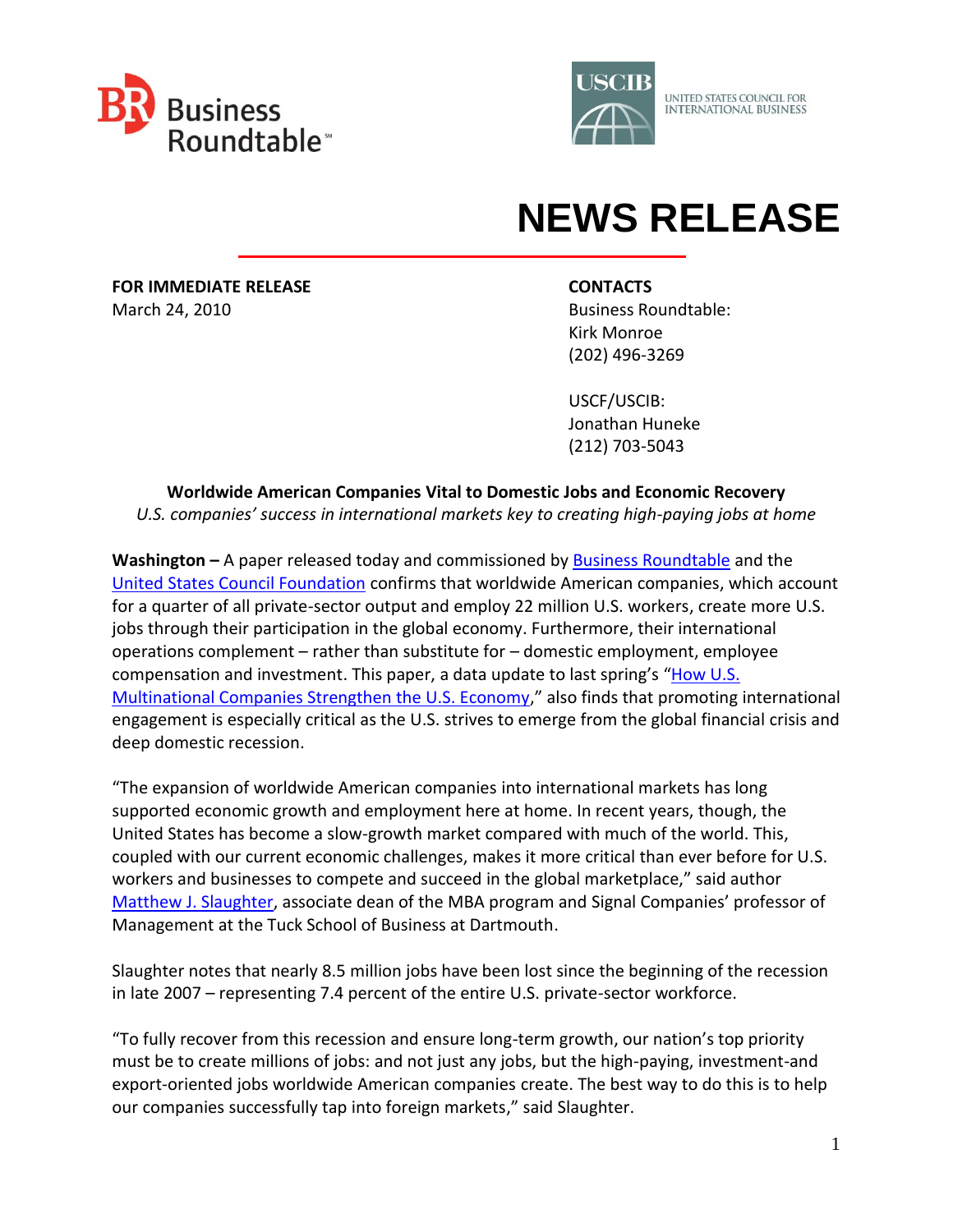Slaughter's research also demonstrates that the additional jobs created through trade and investments abroad are high-paying and require knowledge creation, capital investment and exporting. According to Slaughter, U.S. workers at worldwide American companies make on average about 20 percent more than their private sector counterparts. In dollar terms, that means these workers are bringing home an extra \$10,000 every year.

Slaughter's research also reveals that the large shares of domestic productivity-enhancing activities performed here at home by worldwide American companies lead to this high average compensation for U.S. workers. These companies generate 29.4 percent of total private-sector capital investment, 45.2 percent of all American exports and nearly 75 percent of total R&D performed by all U.S. companies. Additionally, the paper notes that the worldwide operations of these companies are highly concentrated here in the United States, with the majority of employment (68.7 percent), output (69.8 percent), capital investment (74.1 percent) and R&D (85.1 percent) all occurring in domestic operations.

"We often hear that companies are shipping jobs overseas to low-income countries, but the data does not support that argument. Far from 'abandoning' the United States, as critics charge, worldwide American businesses employ more than two workers in the United States for each worker employed at a foreign affiliate," said Slaughter.

Given U.S. multinationals' central role in underpinning U.S. economic growth and job creation, Slaughter argues these companies must continue to focus on strengthening competitiveness abroad, a key priority for Business Roundtable and the United States Council Foundation.

"American companies are committed to harnessing the international economy's potential to increase American jobs and promote faster U.S. economic growth. To help achieve these objectives, we need policymakers to advance economic policy that encourages the vitality of these companies' worldwide operations," said [John. J. Castellani,](http://www.businessroundtable.org/member_details?id=159&width=640&height=480&TB_iframe=true) President of Business Roundtable, an association of leading U.S. CEOs. "When President Obama came to speak to our [CEOs](http://www.youtube.com/watch?v=qcDyN2juFUY) last month, he talked about the importance of exporting goods and services abroad to support more jobs at home. He's right, and his [recently released trade plan](http://www.ustr.gov/2010-trade-policy-agenda) reinforces how critical international engagement is for our domestic economy."

"Professor Slaughter's findings confirm what companies operating globally have long known: First, there are major opportunities for growth in overseas markets; second, to be close to your customers, you have to have a physical presence in these markets; and third, there is an integral, positive relationship between worldwide and domestic operations, meaning that success overseas leads to greater success at home," said United States Council for International [Business](http://uscib.org/) (USCIB) President and CEO [Peter M. Robinson.](http://www.uscib.org/index.asp?documentID=1928) The United States Council Foundation is the educational arm of USCIB.

The full text and findings of this data update can be found by clicking [here.](http://www.businessroundtable.org/sites/default/files/BRT%20USCIB%20White%20Paper%20Revised%20Synopsis%203%2023%2010_FORMATTED_FINAL%20v2.pdf)